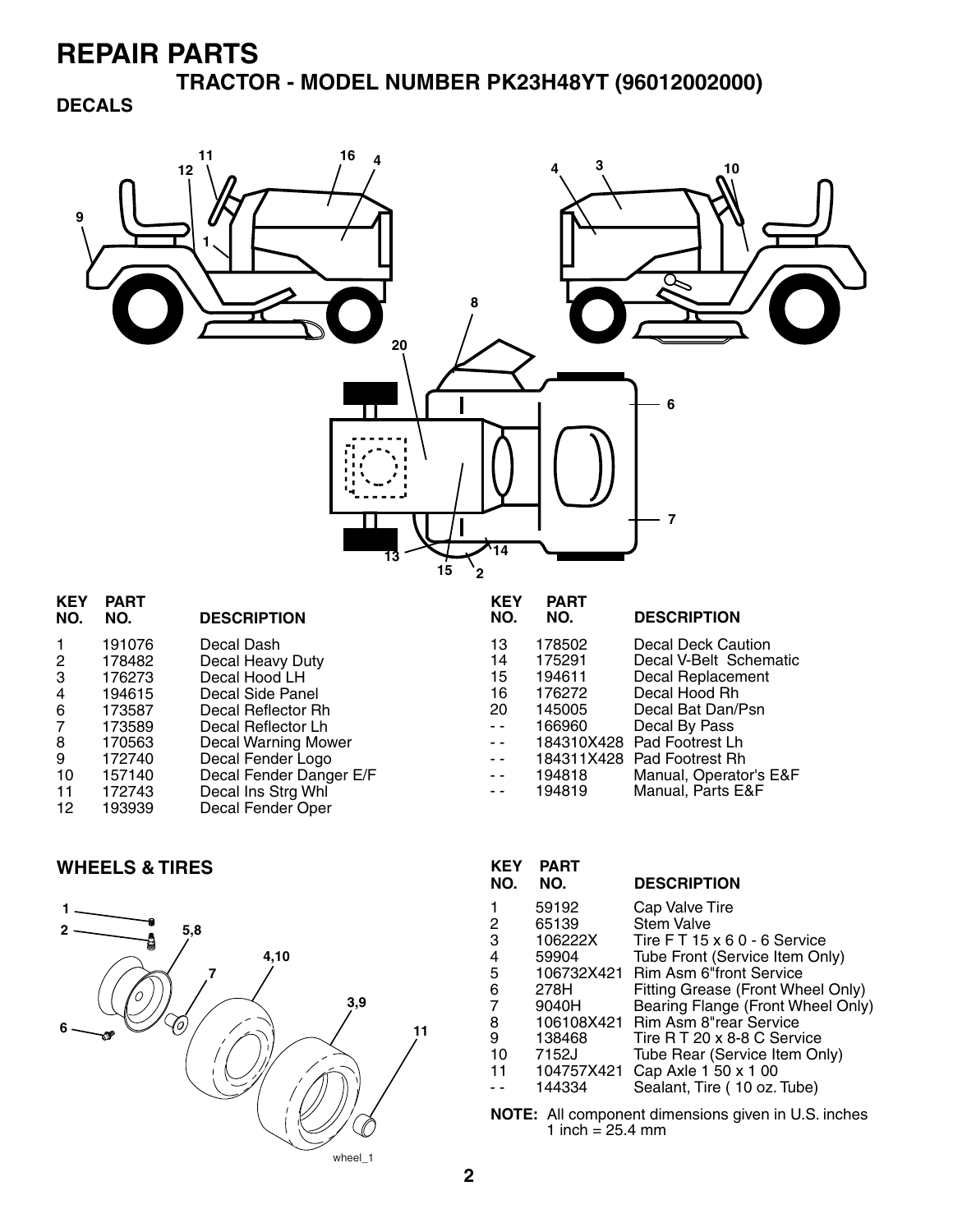#### **TRACTOR - MODEL NUMBER PK23H48YT (96012002000)**

#### **SCHEMATIC**

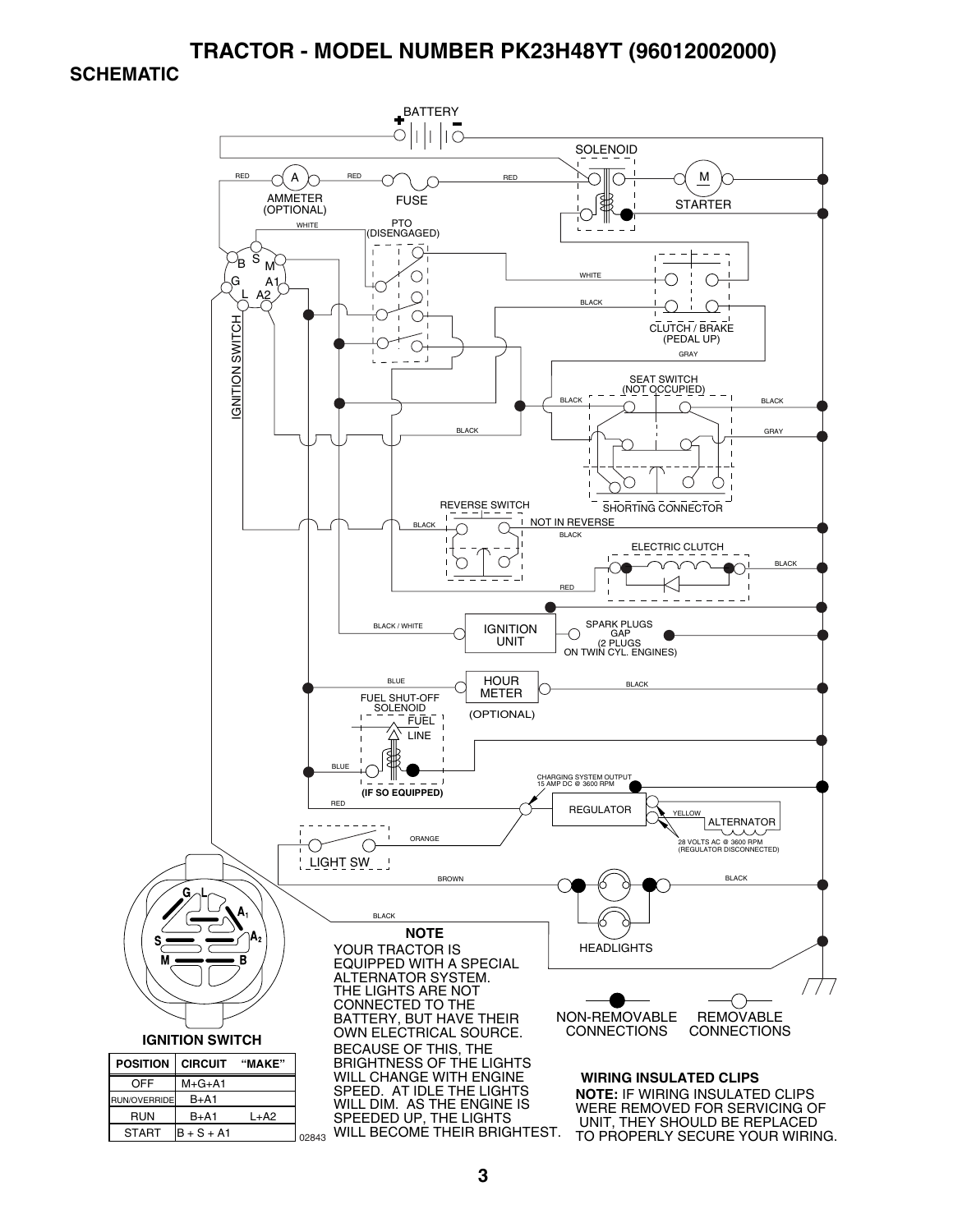**TRACTOR - MODEL NUMBER PK23H48YT (96012002000) ELECTRICAL**

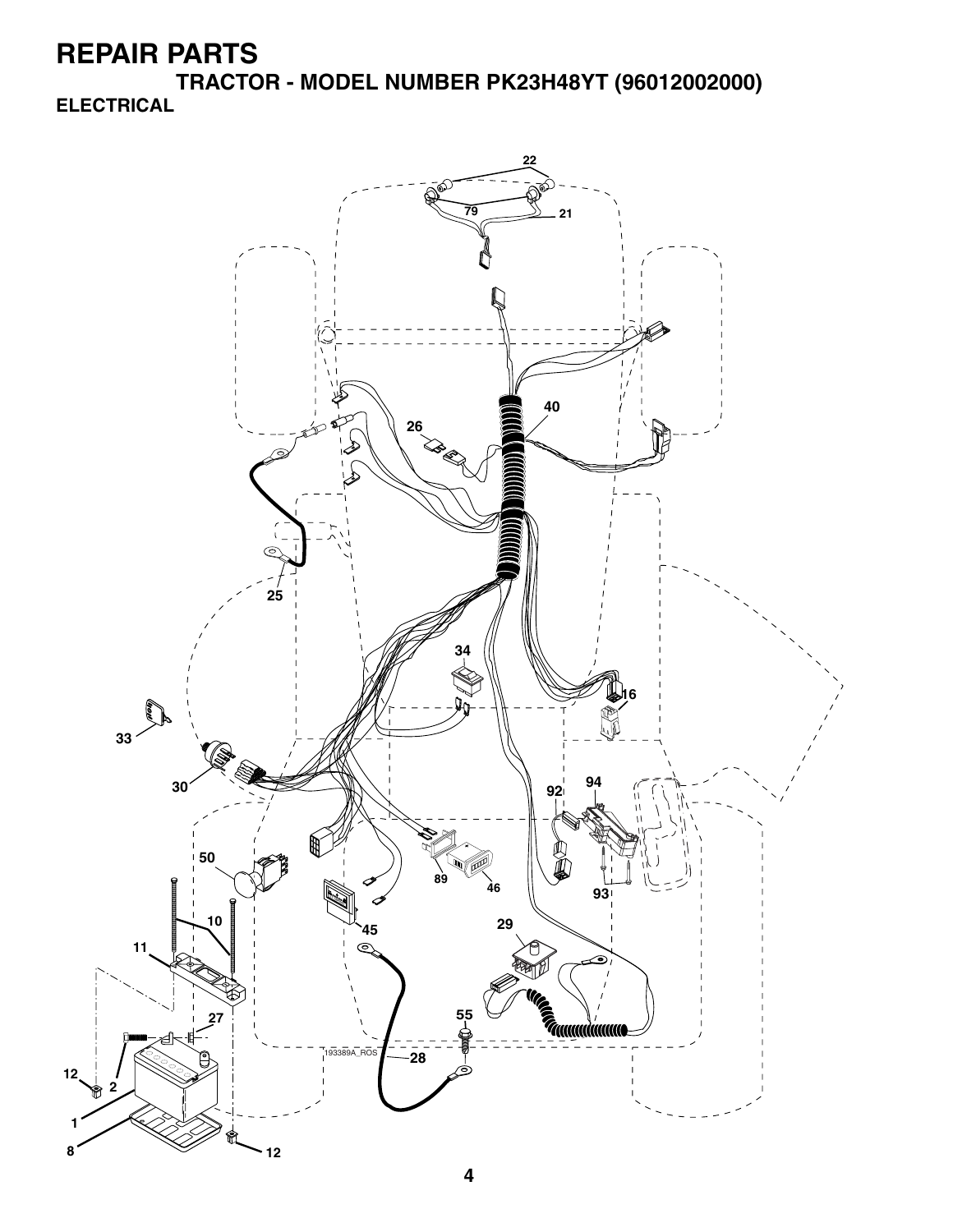**TRACTOR - MODEL NUMBER PK23H48YT (96012002000) ELECTRICAL**

| KEY<br>NO. | PART<br>NO.      | <b>DESCRIPTION</b>             |
|------------|------------------|--------------------------------|
| 1          | 144927           | Battery                        |
| 2          | 74760412         | Bolt Hex Hd 1/4-20 unc x 3/4   |
| 8          | 7603J            | Tray, Battery                  |
| 10         | 145211           | Bolt, BTR FRT 1/4-20 x 7.5     |
| 11         | 150109           | Hold Down Battery, Front       |
| 12         | 145769           | Nut, Push, Nylon               |
| 16         | 176138           | Switch Interlock Push-In       |
| 21         | 175688           | Harness Asm Light W/Bulbs      |
| 22         | 4152J            | <b>Bulb Light</b>              |
| 25         | 186846           | <b>Cable Battery</b>           |
| 26         | 175158           | Fuse                           |
| 27         | 73510400         | Nut Keps Hex 1/4-20 unc        |
| 28<br>29   | 145491<br>192749 | Cable Ground<br>Switch Seat    |
| 30         | 193350           | Switch Ign                     |
| 33         | 140401           | Key Ign                        |
| 34         | 110712X          | Switch Light/Reset             |
| 40         | 193389           | Harness Ign.                   |
| 42         | 154336           | Cover Terminal                 |
| 45         | 122822X          | Ammeter Rectangular            |
| 46         | 169635           | Hourmeter Snap-In              |
| 50         | 174653           | Switch, PTO                    |
| 55         | 17490508         | Screw Thdrol 5/16-18 x 1/2     |
| 79         | 175242           | <b>Bulbholder</b>              |
| 89         | 169639           | Bracket Snap-In Hourmeter      |
| 92         | 193465           | Harness Pigtail Reverse Switch |
| 93         | 192540           | Screw Plastite 10-1/4 x 2.0    |
| 94         | 191834           | Module Reverse Switch          |

**NOTE:** All component dimensions given in U.S. inches. 1 inch =  $25.4$  mm.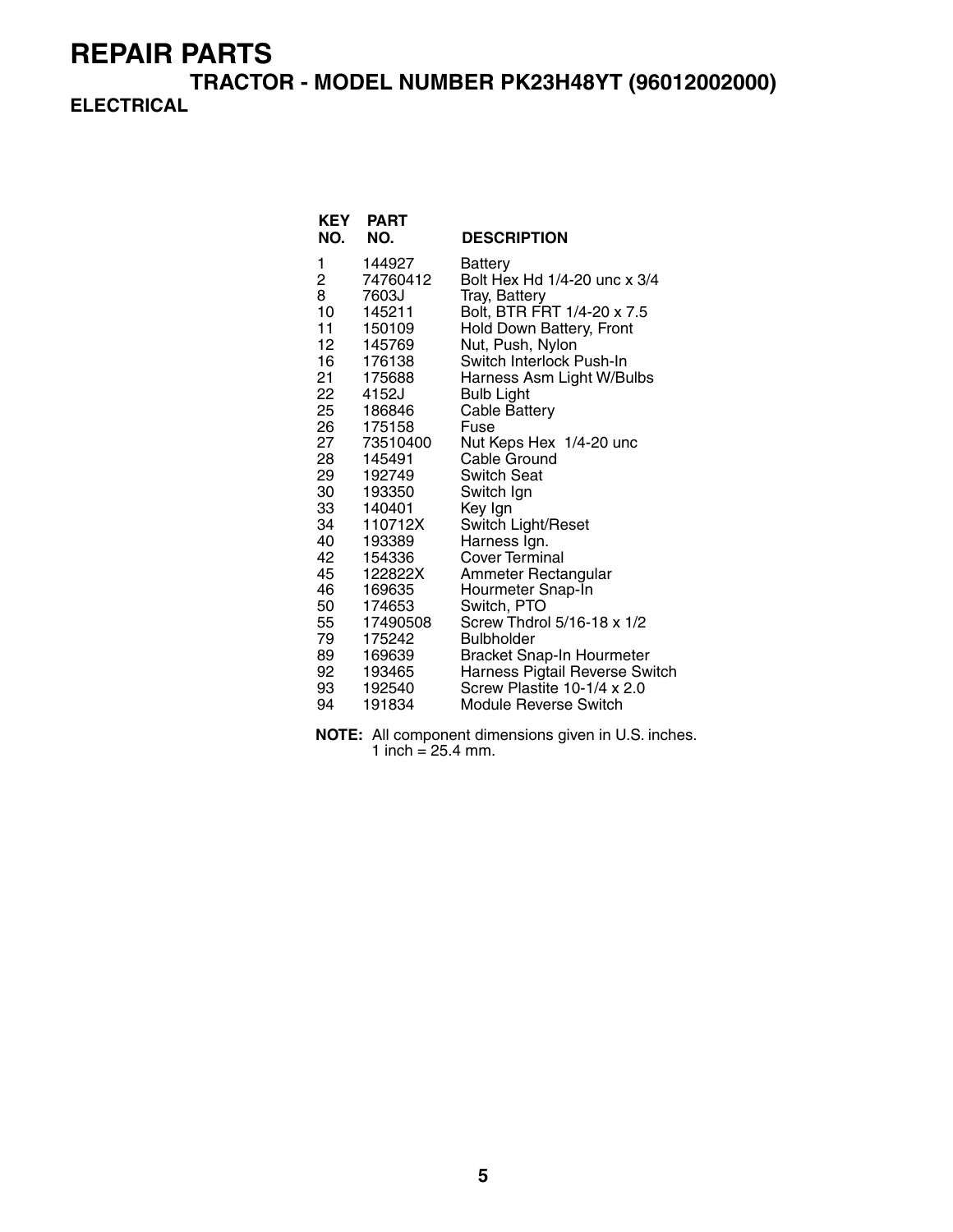**TRACTOR - MODEL NUMBER PK23H48YT (96012002000) CHASSIS AND ENCLOSURES**

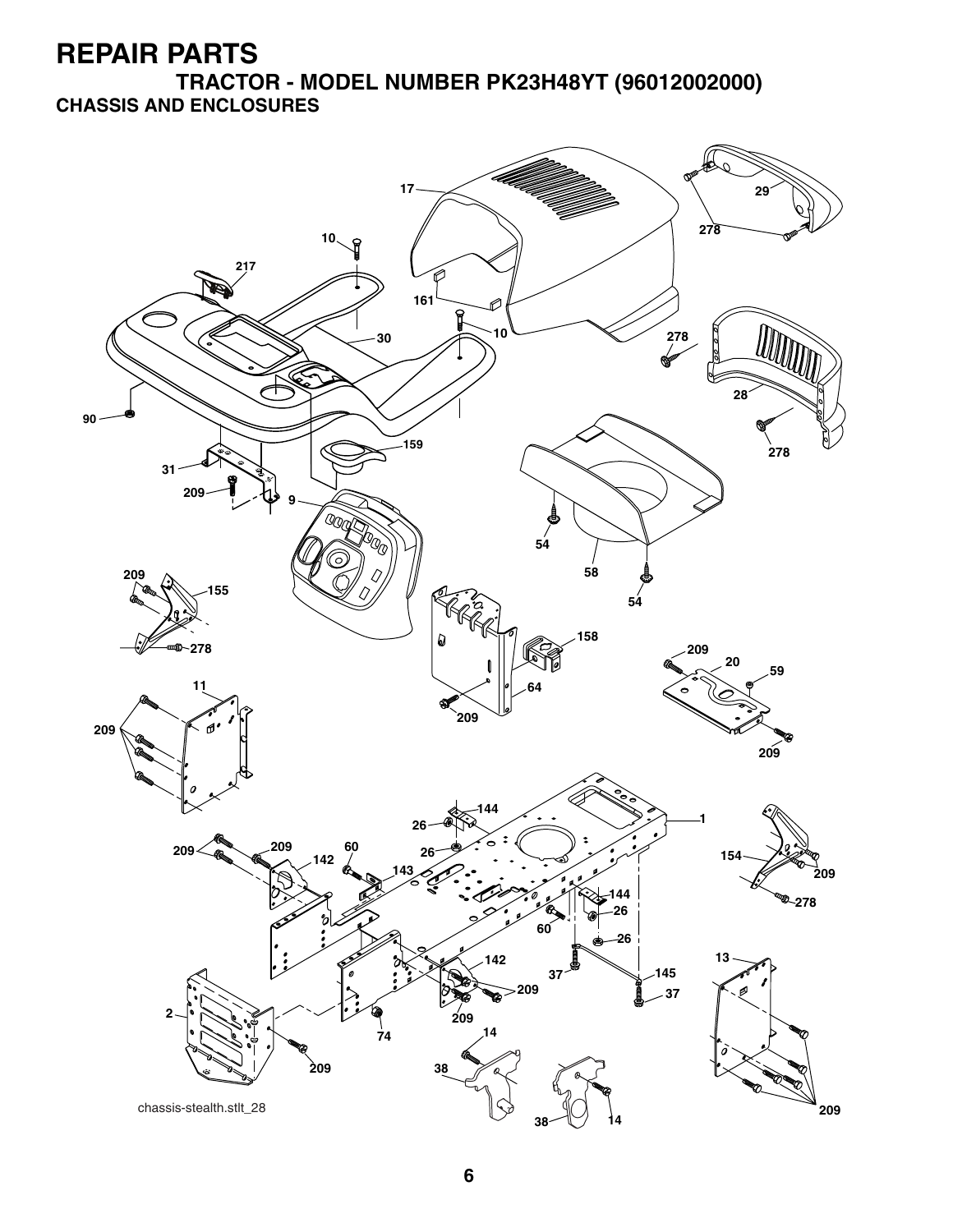#### **TRACTOR - MODEL NUMBER PK23H48YT (96012002000) CHASSIS AND ENCLOSURES**

| <b>KEY</b><br>NO.                                                                                                                                                                                                                                                | <b>PART</b><br>NO.                                                                                                                                                                                                                                                                                                                                                                                   | <b>DESCRIPTION</b>                                                                                                                                                                                                                                                                                                                                                                                                                                                                                                                                                                                                                                                                                                                                                                                                                                                                                                                                                                      |
|------------------------------------------------------------------------------------------------------------------------------------------------------------------------------------------------------------------------------------------------------------------|------------------------------------------------------------------------------------------------------------------------------------------------------------------------------------------------------------------------------------------------------------------------------------------------------------------------------------------------------------------------------------------------------|-----------------------------------------------------------------------------------------------------------------------------------------------------------------------------------------------------------------------------------------------------------------------------------------------------------------------------------------------------------------------------------------------------------------------------------------------------------------------------------------------------------------------------------------------------------------------------------------------------------------------------------------------------------------------------------------------------------------------------------------------------------------------------------------------------------------------------------------------------------------------------------------------------------------------------------------------------------------------------------------|
| 1<br>$\overline{\mathbf{c}}$<br>3<br>9<br>10<br>11<br>13<br>14<br>17<br>20<br>26<br>28<br>29<br>30<br>31<br>37<br>38<br>54<br>58<br>59<br>60<br>64<br>74<br>90<br>142<br>143<br>144<br>145<br>154<br>155<br>158<br>159<br>161<br>209<br>213<br>214<br>217<br>278 | 174619<br>176554<br>17060612<br>193636X428<br>72140608<br>167203<br>178298<br>17490608<br>175260X428 Hood<br>162026<br>73800600<br>175289X428<br>179761<br>192395X428<br>139976<br>17490508<br>175710<br>192512<br>175351<br>187495<br>72140606<br>174997<br>73680600<br>124346X<br>175702<br>186689<br>175582<br>156524<br>161897<br>161900<br>162037<br>191120X428<br>164655<br>17000612<br>191611 | Chassis<br>Drawbar<br>Screw 3/8-16 x 3/4<br>Dash<br>Bolt 3/8-16 x 1<br>Panel Dash Lh<br>Panel Dash Rh<br>Screw Thdrol 3/8-16 x 1/2<br><b>Plate Battery</b><br>Nut Lock Hex W/Ins 3/8-16 unc<br>Grille<br>Light Asm. Bar<br>Fender<br><b>Bracket Fender</b><br>Screw Thdrol 6/16-18 x 1/2 TYT<br>Bracket, Asm. Pivot Mower Rear<br>Screw Wshd Hex 10-32 x 5/8<br>Duct Hood<br><b>Bushing Snap</b><br>Bolt RdHd Sqnk 3/8-16 unc x 3/4<br>Dash Lower<br>Nut Crownlock 3/8-16 unc<br>Nut Self-Thd Wsh-Hd 1/4 Zinc<br><b>Plate Reinforcement STLT</b><br><b>Bracket Swaybar Chassis</b><br><b>Bracket Footrest</b><br>Rod Pivot Chassis/Hood<br><b>Bracket Dash Rh</b><br>Bracket Dash Lh<br><b>Bracket Parking Brake</b><br>Cupholder<br><b>Extrusion Bumper</b><br>Screw Hexwsh Thdrol 3/8-16 x 3/4<br>169848X428 Skirt Grille LH<br>169847X428 Skirt Grille RH<br>179132X428 Console Fuel Window<br>Screw 10 x 3/4 Single Lead Hex<br>NOTE: All component dimensions given in U.S. inches |

1 inch = 25.4 mm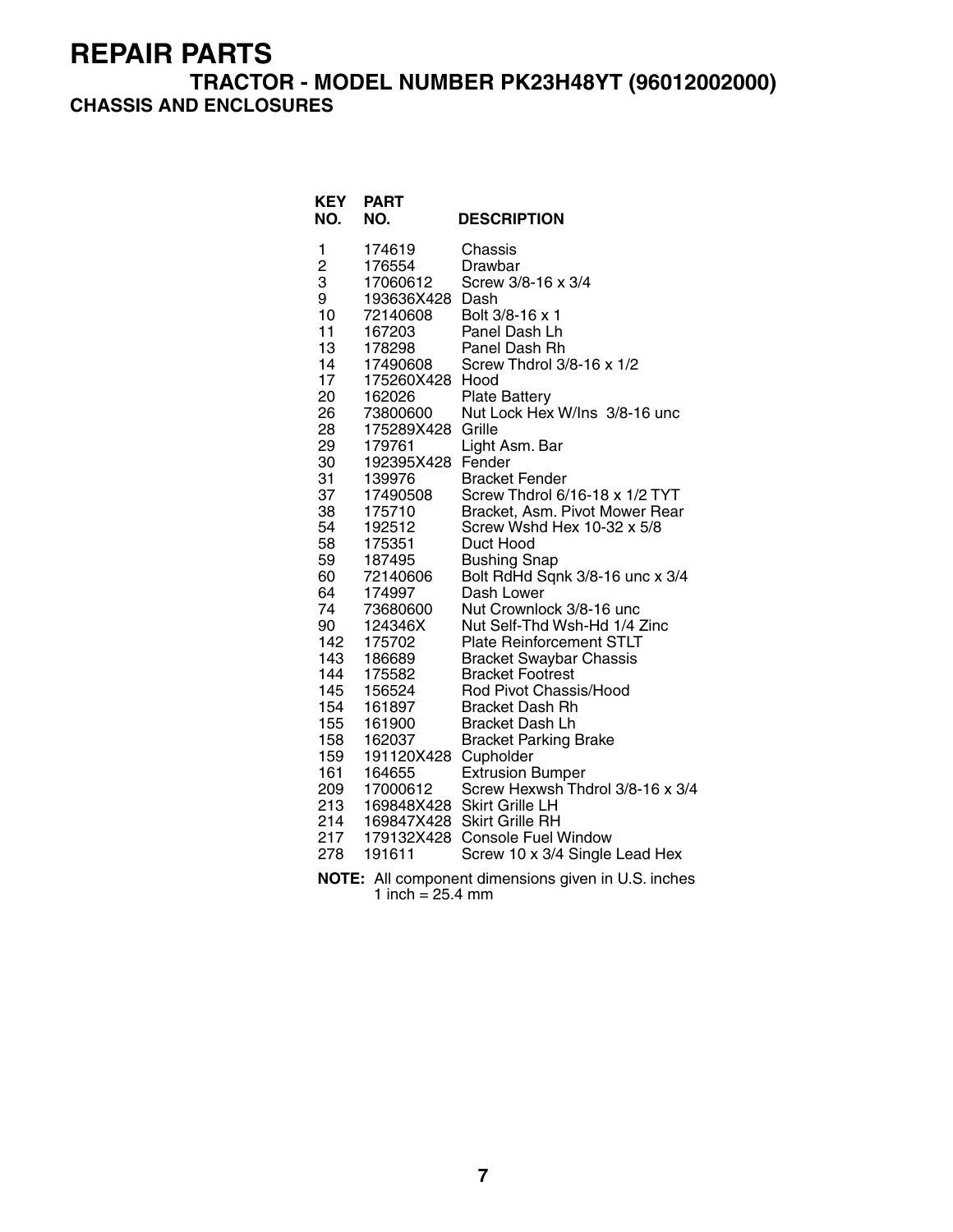**TRACTOR - MODEL NUMBER PK23H48YT (96012002000)**

**DRIVE**

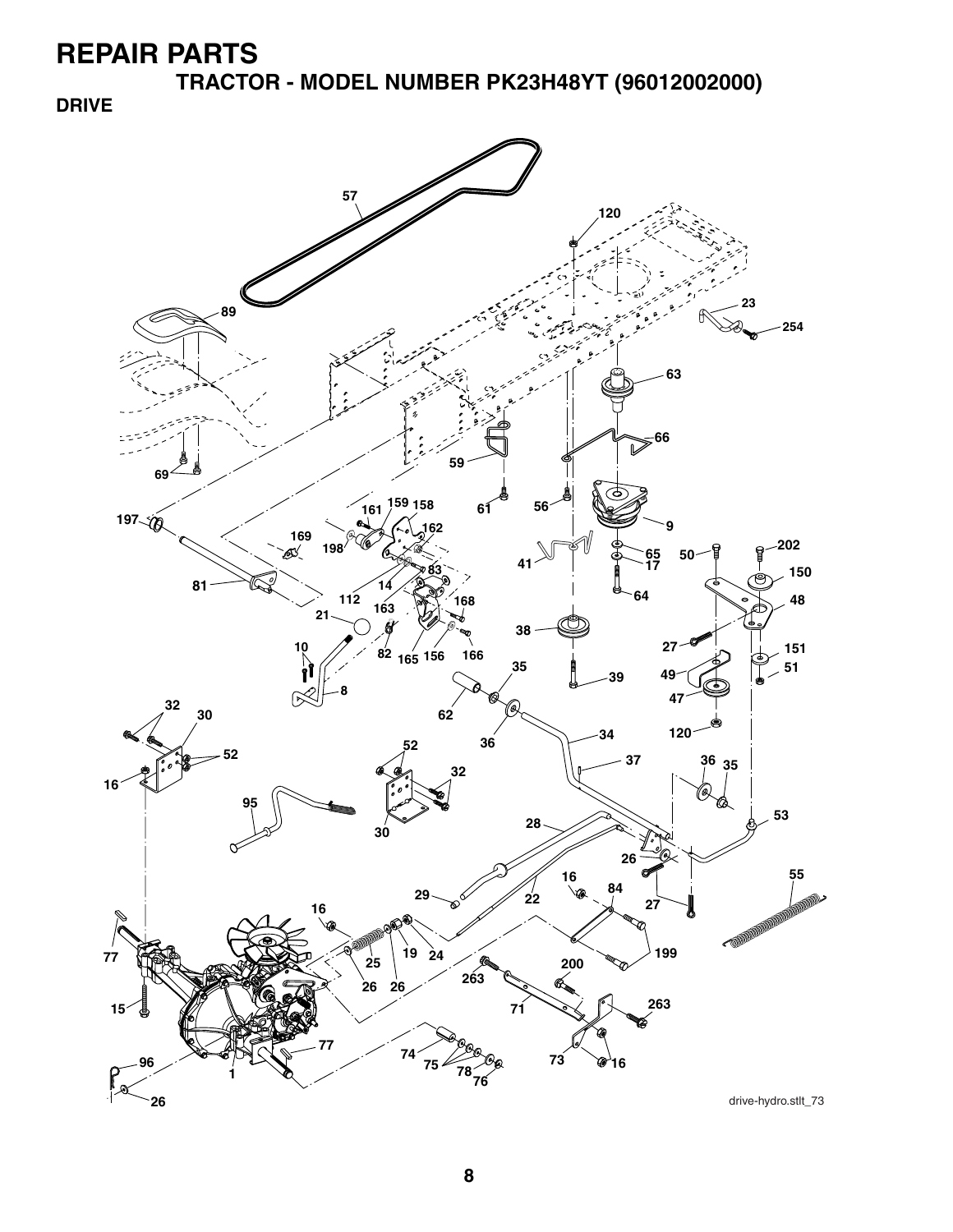# **TRACTOR - MODEL NUMBER PK23H48YT (96012002000)**

#### **DRIVE**

| <b>KEY</b><br>NO. | <b>PART</b><br>NO. | <b>DESCRIPTION</b>                   | <b>KEY</b><br>NO. | <b>PART</b><br>NO.           | <b>DESCRIPTION</b>                                  |
|-------------------|--------------------|--------------------------------------|-------------------|------------------------------|-----------------------------------------------------|
| 1                 | .                  | Transaxle (See Breakdown)            | 64                | 173937                       | Bolt, Hex                                           |
|                   |                    | Hydro Gear Model 314-0510            | 65                | 10040700                     | Washer Lock Hvy Hlcl Spr. 7/16                      |
| 8                 | 192502             | <b>Rod Shift</b>                     | 66                | 154778                       | Keeper Belt Engine                                  |
| 9                 | 179334             | <b>Clutch Electric</b>               | 69                | 142432                       | <b>Screw</b>                                        |
| 10                | 76020416           | Pin Cotter 1/8 x 1 CAD               | 71                | 169183                       | Strap Torque Lh Hydro                               |
| 14                | 10040400           | Washer Lock Hvy. Helical             | 73                | 169182                       | Strap Torque Rh Hydro                               |
| 15                | 74490544           | Bolt, Hex FLGHD 5/16-18 Gr. 5        | 74                | 137057                       | Spacer, Split                                       |
| 16                | 73800500           | Nut Lock Hex W/Ins 5/16-18 unc P     | 75                | 121749X                      | Washer 25/32 x 1-1/4 x 16 Ga.                       |
| 17                | 126197X            | Washer 1-1/2 OD x 15/32 ID x 2.50    | 76                | 12000001                     | E-Ring                                              |
| 19                | 73800600           | Nut Lock Hex W/Wsh 3/8-16 unc        | 77                | 123583X                      | Key, Square                                         |
| 21                | 106279X            | knob 1/2-13                          | 78                | 121748X                      | Washer 25/32 x 1-5/8 x 16 Ga.                       |
| 22                | 169498             | Rod, Brake Hydro                     | 81                | 165596                       | Shaft Asm. Cross                                    |
| 23                | 190736             | <b>Bracket Anti-Rotation</b>         | 82                | 165711                       | <b>Spring Torsion</b>                               |
| 24                | 73350600           | Nut Hex Jam 3/8-16                   | 83                | 19171216                     | Washer 17/32 x 3/4 x 16 Ga.                         |
| 25                | 106888X            | Spring, Brake Rod                    | 84                | 169594                       | Link, Transaxle                                     |
| 26                | 19131316           | Washer                               | 89                |                              | 192387X428 Console, Shift                           |
| 27                | 76020412           | Pin Cotter 1/8 x 3/4 CAD.            | 95                | 170201                       | Control Asm Bypass Hydro                            |
| 28                | 175765             | Rod, Parking Brake                   | 96                | 4497H                        | Retainer Spring 1" Zinc/Cad                         |
| 29                | 71673              | Cap, Parking Brake                   | 112               | 19091210                     | Washer 9/32 x 3/4 x 10 Ga.                          |
| 30                | 169592             | Bracket, Transaxle                   | 120               | 73900600                     | Nut Lock Flg 3/8-16 unc                             |
| 32                | 74760512           | Bolt Hex Hd 5/16-18 unc x 3/4        | 151               | 19133210                     | Washer 13/32 x 2 x 10 Ga.                           |
| 34                | 175578             | Shaft, Foot Pedal Nibbed             | 150               | 175456                       | <b>Spacer Retainer</b>                              |
| 35                | 120183X            | Bearing, Nylon                       | 156               | 166002                       | Washer Srrted 5/16 ID x 1 x .125                    |
| 36                | 19211616           | Washer 21/32 x 1 x 16 Ga.            | 158               | 165589                       | <b>Bracket Shift Mount</b>                          |
| 37                | 1572H              | Pin, Roll 3/16 x 1                   | 159               | 183900                       | Hub Shift                                           |
| 38                | 179114             | Pulley, Idler, Composite             | 161               | 72140406                     | Bolt Rdhd Sqnk 1/4-20 x 3/4 Gr. 5                   |
| 39                | 72110622           | Bolt 3/8-16unc x 2-3/4               | 162               | 73680400                     | Nut Crownlock 1/4-20 unc                            |
| 41                | 175556             | Keeper, Belt Retainer                | 163               | 74780416                     | Bolt Hex Fin 1/4-20 unc x 1 Gr. 5                   |
| 47                | 127783             | Pulley, Idler, V-Groove              | 165               | 165623                       | <b>Bracket Pivot Lever</b>                          |
| 48                | 154407             | <b>Bellcrank Clutch Grnd Drv STL</b> | 166               | 17490510                     | Screw 5/16-18 x 5/8                                 |
| 49                | 123205X            | Retainer, Belt                       | 168               | 165492                       | Bolt Shoulder 5/16-18 x .561                        |
| 50                | 72110612           | Bolt Carr Sh 3/8-16 x 1-1/2 Gr.5     | 169               | 165580                       | Plate Fastening LT                                  |
| 51                | 73680600           | Nut Crownlock 3/8-16 unc             | 197               | 169613                       | Nyliner Snap-In 5/8" ID                             |
| 52                | 73680500           | Nut Crownlock 5/16-18 unc            | 198               | 169593                       | Washer Nyl 7/8" ID x .105"                          |
| 53                | 105710X            | Link, Clutch                         | 199               | 169612                       | Bolt Shoulder 5/16-18 unc                           |
| 55                | 105709X            | Spring, Return, Clutch               | 200               | 72140508                     | Bolt Rdhd Sqnk 5/16-18 unc x 1                      |
| 56                | 17060620           | Screw 3/8-16 x 1.0                   | 202               | 72110614                     | Bolt 3/8-16 x 1-3/4 Gr. 5                           |
| 57                | 140294             | V-Belt, Ground Drive                 | 254               | 17000616                     | Screw 3/8-16 x 1                                    |
| 59                | 169691             | Keeper, Center Span                  | 263               | 17000612                     | Screw 3/8-16 x .75                                  |
| 61                | 17120614           | Screw 3/8-16 x 3/4                   |                   |                              |                                                     |
| 62                | 123533X            | Cover, Pedal                         |                   |                              | NOTE: All component dimensions give in U.S. inches. |
| 63                | 174607             | Pulley, Engine                       |                   | 1 inch = $25.4 \, \text{mm}$ |                                                     |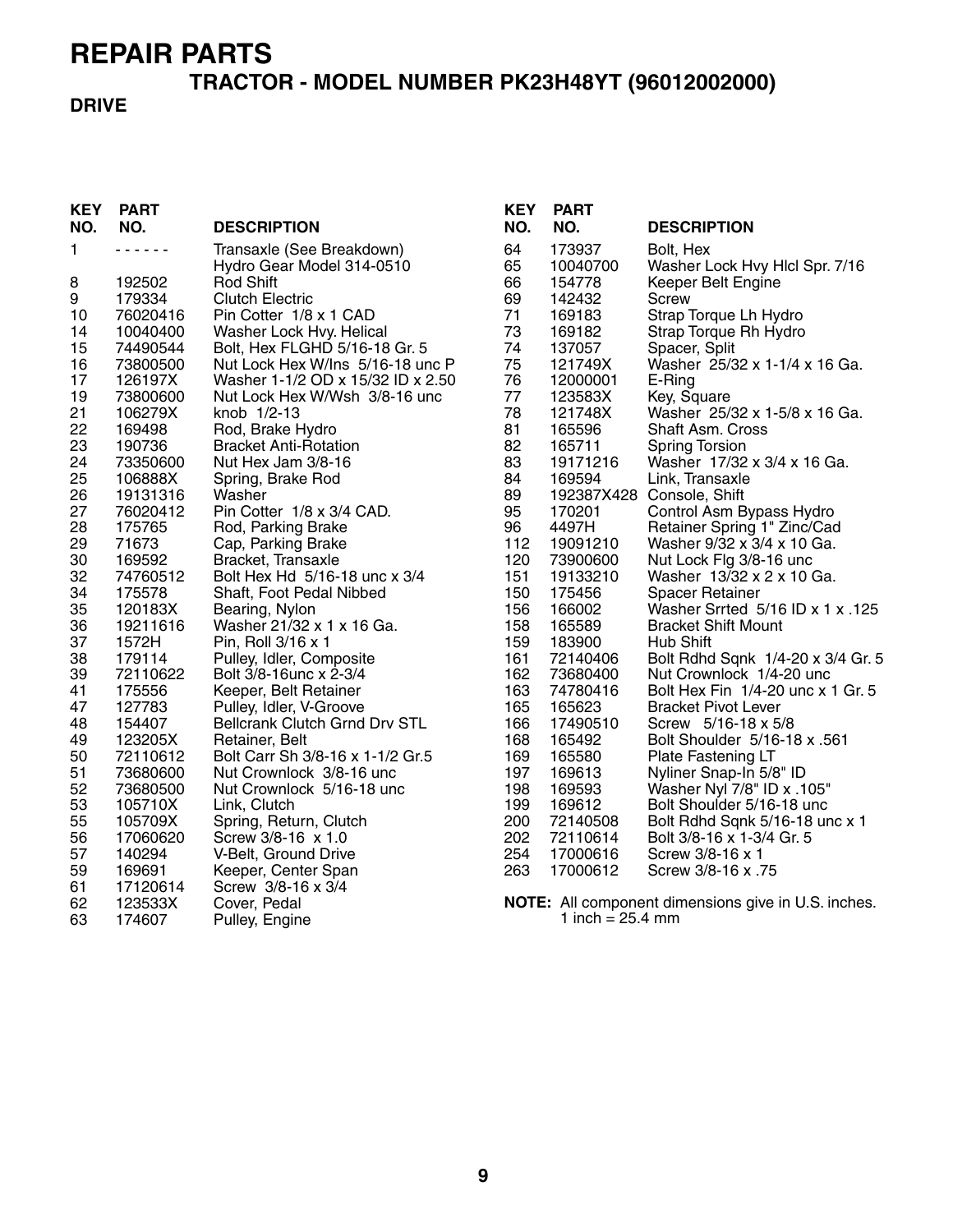**TRACTOR - MODEL NUMBER PK23H48YT (96012002000) STEERING ASSEMBLY**

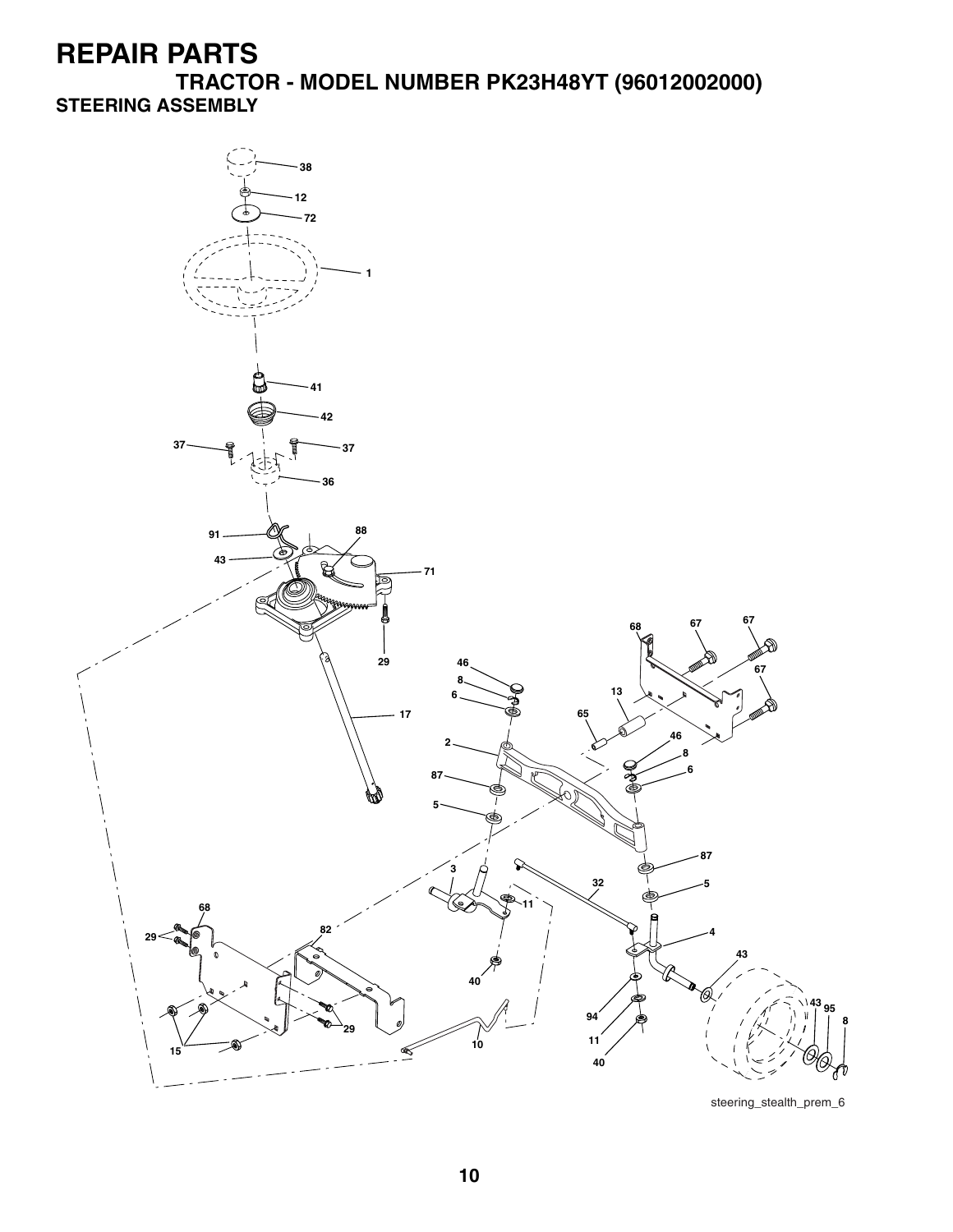**TRACTOR - MODEL NUMBER PK23H48YT (96012002000) STEERING ASSEMBLY**

| <b>KEY</b><br>NO. | <b>PART</b><br>NO. | <b>DESCRIPTION</b>                                                  |
|-------------------|--------------------|---------------------------------------------------------------------|
| 1                 |                    | 186094X428 Wheel Steering                                           |
| $\frac{2}{3}$     | 184706             | Axle                                                                |
|                   | 169840             | Spindle Asm LH                                                      |
| 4                 | 169839             | Spindle Asm RH                                                      |
| 5                 | 6266H              | <b>Bearing Race Thrust Harden</b>                                   |
| 6                 | 121748X            | Washer 25/32 x 1-5/8 x 16 Ga.                                       |
| 8                 | 12000029           | Ring Klip #t5304-75                                                 |
| 10                | 175121             | Link Drag                                                           |
| 11                | 10040600           | Washer Lock Hvy Hlcl Spr 3/8                                        |
| 12                | 73940800           | Nut Hex Jam Toplock 1/2-20 unf                                      |
| 13<br>15          | 136518<br>145212   | Spacer Brg Axle Front<br>Nut Hex Flange Lock                        |
| 17                | 177883             | Shaft Asm Strg                                                      |
| 29                | 17000612           | Screw 3/8-16 x 3/4                                                  |
| 32                | 180580             | Rod Tie                                                             |
| 36                | 155105             | Bushing Strg                                                        |
| 37                | 152927             | Screw TT #32.5 x 5 x 3/8 Flange                                     |
| 38                | 186095X428         | Cap Wheel Steer                                                     |
| 40                | 73540600           | Nut Crownlock 3/8-24                                                |
| 41                | 186737             | <b>Adaptor Wheel Strg</b>                                           |
| 42                | 163888X428         | <b>Boot Steering</b>                                                |
| 43                | 121749X            | Washer 25/32 x 1 1/4 x 16 Ga.                                       |
| 46                | 121232X            | Cap Spindle Fr Top Blk                                              |
| 65                | 160367             | <b>Spacer Brace Axle</b>                                            |
| 67                | 72110618           | Bolt Rdhd Sqn 3/8-16 x 2-1/4                                        |
| 68                | 169827             | Brace, Axle                                                         |
| 71<br>72          | 175146             | Steering Asm.                                                       |
| 82                | 19183812           | Washer 9/16 ID x 2-3/8 OD 12 Ga.                                    |
| 87                | 169835<br>173966   | <b>Bracket Susp Chassis Front</b><br>Washer Flat .781 x 1-1/2 x .14 |
| 88                | 175118             | Bolt Shoulder 7/16-20 unc                                           |
| 91                | 175553             | Clip                                                                |
| 94                | 19121414           | Rod Tie                                                             |
| 95                | 188967             | <b>Washer Hardened</b>                                              |

**NOTE:** All component dimensions given in U.S. inches. 1 inch =  $25.4$  mm.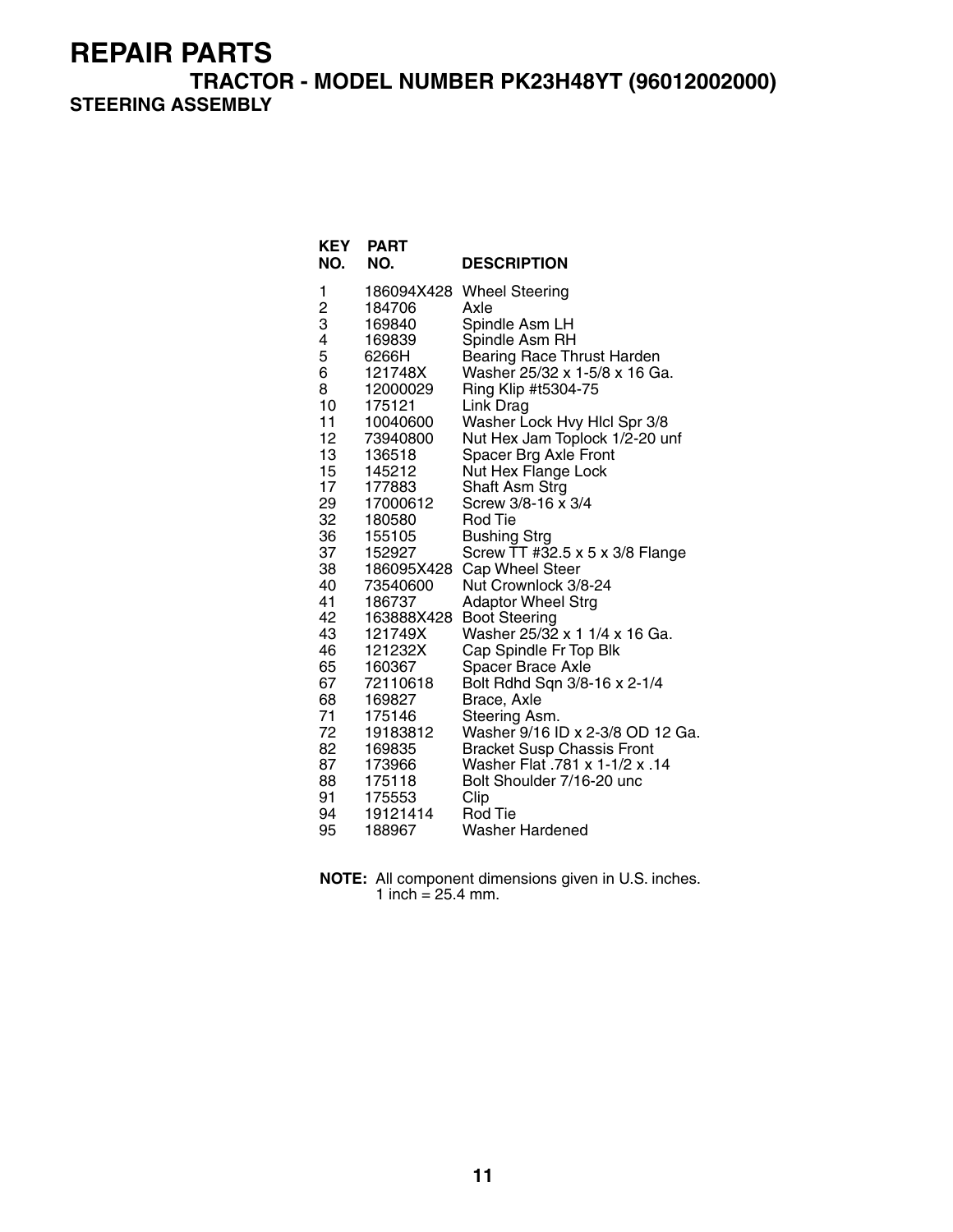**TRACTOR - MODEL NUMBER PK23H48YT (96012002000)**

#### **ENGINE**



engine-ko.twin\_18

| <b>KEY</b><br>NO. | <b>PART</b><br>NO. | <b>DESCRIPTION</b>                          | <b>KEY</b><br>NO. | <b>PART</b><br>NO.         | <b>DESCRIPTION</b>                                           |
|-------------------|--------------------|---------------------------------------------|-------------------|----------------------------|--------------------------------------------------------------|
|                   | 175439X428         | <b>Control Throttle</b>                     | 32                | 179124X428                 | Cap Asm Fuel                                                 |
| 2                 | 191611             | Screw 10 x 3/4 Single Lead-Hex              | 33                | 123487X                    | Clamp Hose Black                                             |
| 3                 | <u>.</u>           | Engine, Kohler Model CV674                  | 37                | 8543R                      | Line Fuel                                                    |
|                   |                    | (Order parts from engine mfg.)              | 38                | 181654                     | Plug Drain Oil                                               |
| 4                 | 149723             | Muffler Asm Twin Lo-Tone                    | 41                | 139277                     | Stem Tank Fuel                                               |
| 5                 | 146699             | Pipe Exhaust LH                             | 45                | 17000612                   | Screw Hexwsh Thdr 3/8-16 x 3/4                               |
| 6                 | 146700             | Pipe Exhaust RH                             | 101               | M73030800                  | Nut Flange Toplock M8-1.25                                   |
| 8                 | 171877             | Bolt 5/16-18 unc x 3/4 w/Sems               | 112               | 3645J                      | <b>Bushing</b>                                               |
| 10                | 146629             | Shield                                      | 116               | 184362                     | Nut Hex Flange Toplock M8-1.25                               |
| 13                | .                  | Muffler Gasket (Order from Engine<br>Mfgr.) |                   | 1 inch = $25.4 \text{ mm}$ | <b>NOTE:</b> All component dimensions given in U.S. inches   |
| 14                | 148456             | <b>Tube Drain Oil Easy</b>                  |                   |                            |                                                              |
| 17                | 17060624           | Screw Thdrol 3/8-16 x 1-1/2                 |                   |                            | For engine service and replacement parts, call the toll free |
| 23                | 169837             | <b>Shield Heat</b>                          |                   |                            | number for your engine manufacturer listed below:            |
| 25                | 187768X428         | <b>Choke Control</b>                        |                   | Briggs & Stratton          | 1-800-233-3723                                               |
| 29                | 137180             | Kit Spark Arrestor (Flat Scrn)              | Kohler Co.        |                            | 1-800-544-2444                                               |
| 31                | 179022             | Tank Fuel 4.0 Rear                          |                   | Tecumseh Products          | 1-800-558-5402                                               |
|                   |                    |                                             |                   | Honda Engines              | 1-800-426-7701                                               |
|                   |                    |                                             | Kawasaki          |                            | 1-949-460-5688                                               |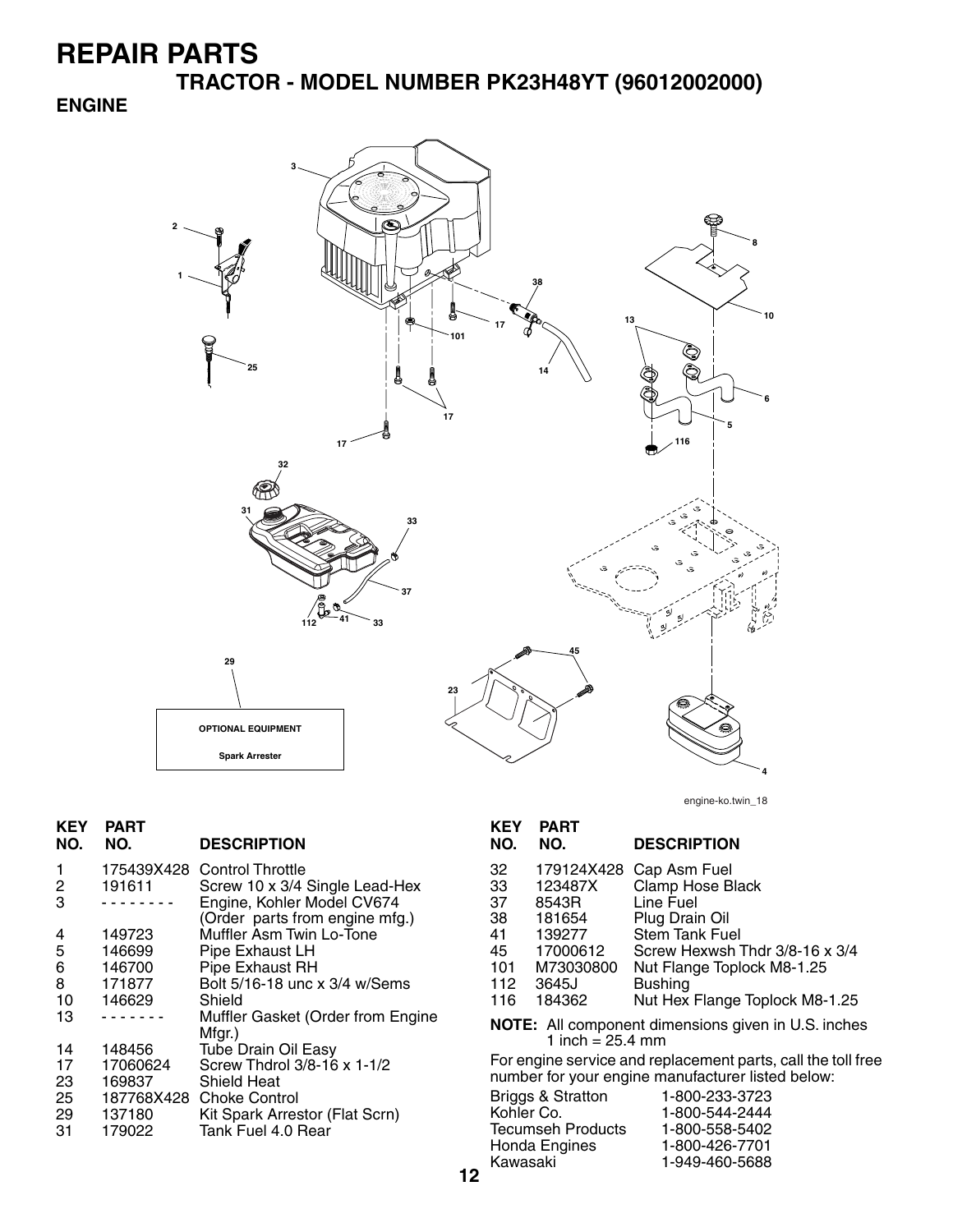**TRACTOR - MODEL NUMBER PK23H48YT (96012002000) SEAT ASSEMBLY**



seat\_lt.knob\_13

| <b>KEY</b><br>NO. | <b>PART</b><br>NO. | <b>DESCRIPTION</b>             | <b>KEY</b><br>NO. | <b>PART</b><br>NO. | <b>DESCRIPTION</b>                                   |  |
|-------------------|--------------------|--------------------------------|-------------------|--------------------|------------------------------------------------------|--|
|                   | 189022             | Seat                           | 13                | 121248X            | Bushing Snap Blk Nyl 50 ld                           |  |
| 2                 | 140551             | Bracket Pivot Seat 8 720       | 14                | 72050412           | Bolt Rdhd Sqnk 1/4-20 x 1-1/2                        |  |
| 3                 | 71110616           | Bolt Fin Hex 3/8-16 unc x 1    | 15                | 121249X            | Spacer Split                                         |  |
| 4                 | 19131610           | Washer Flat 13/32 x 1 x 10 Ga. | 16                | 123740X            | <b>Spring Cprsn</b>                                  |  |
| 5                 | 145006             | Clip Push-In                   | 17                | 123976X            | Nut Lock 1/4 Lge Flg Gr. 5 Zinc                      |  |
| 6                 | 73800600           | Nut Hex w/lns, 3/8-16 unc      | 21                | 171852             | Bolt Shoulder 5/16-18 unc                            |  |
| 7                 | 124181X            | Spring Seat Cprsn 2 250 Blk Zi | 22                | 73800500           | Nut Hex Lock W/Ins 5/16-18                           |  |
| 8                 | 17000616           | Screw 3/8-16 x 1               | 24                | 19171912           | Washer 17/32 x 1-3/16 x 12 Ga.                       |  |
| 9                 | 19131614           | Washer 13/32 x 1 x 14 Ga.      | 25                | 127018X            | Bolt Shoulder 5/16-18 x 62                           |  |
| 10                | 182493             | Pan Seat                       |                   |                    |                                                      |  |
| -11               | 166369             | Knob Seat Adj. Wingnut         |                   |                    | NOTE: All component dimensions given in U.S. inches. |  |
| $\overline{ }$    | 1710.IO            | Duaskat Marrating Cruitale     | 1 inch = 25.4 mm  |                    |                                                      |  |

12 174648 Bracket Mounting Switch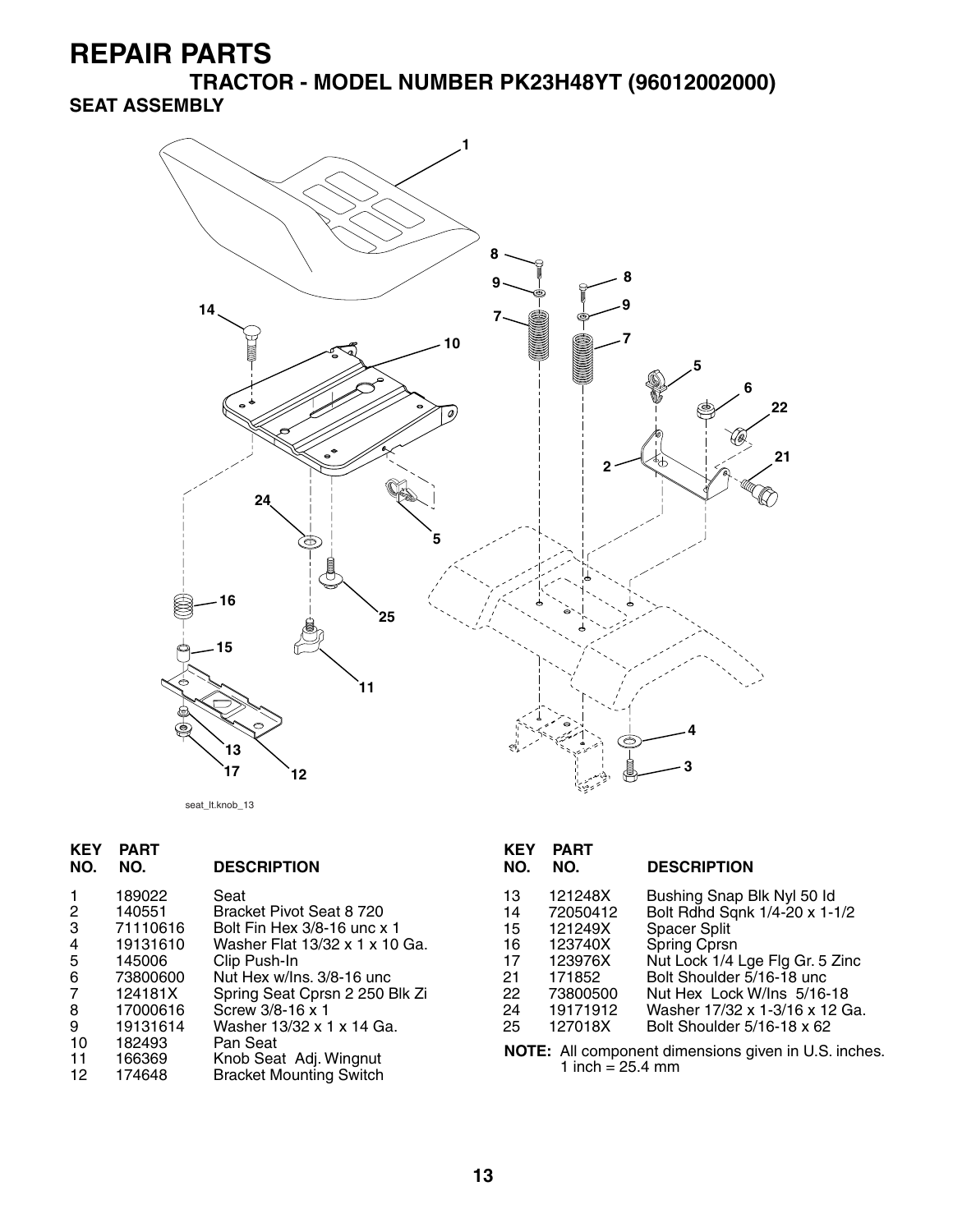**TRACTOR - MODEL NUMBER PK23H48YT (96012002000) MOWER DECK**

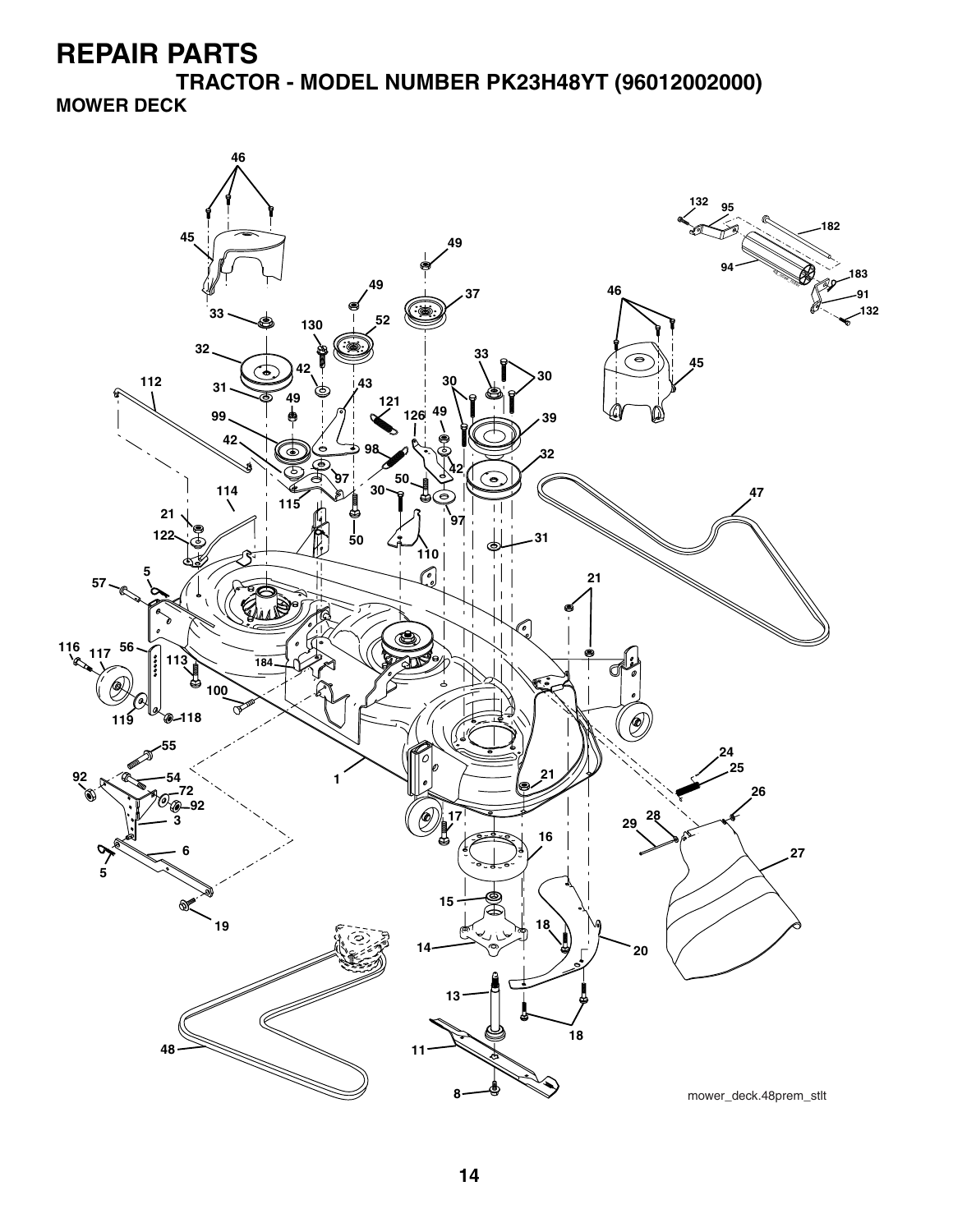#### **TRACTOR - MODEL NUMBER PK23H48YT (96012002000) MOWER DECK**

| KEY<br>NO. | <b>PART</b><br>NO.   | <b>DESCRIPTION</b>                                     | <b>KEY</b><br>NO. | <b>PART</b><br>NO.           | <b>DESCRIPTION</b>                                  |
|------------|----------------------|--------------------------------------------------------|-------------------|------------------------------|-----------------------------------------------------|
| 1<br>3     | 180358X421<br>138017 | Deck Weldment Mower 48<br>Bracket Asm., Sway Bar       | 52<br>54          | 175820<br>74780616           | <b>Pulley Idler Flat</b><br>Bolt Fin Hex 3/8-16 x 1 |
| 5          | 4939M                | <b>Retainer Spring</b>                                 | 55                | 72140608                     | Bolt Carriage Sqnk. 3/8-16 x 1                      |
| 6          | 178024               | Arm, Suspension, Rear Sway Bar                         | 56                | 155986                       | Bar Pnt Adj.                                        |
|            |                      | Deck                                                   | 57                | 156941                       | Pin Head Rivet                                      |
| 8          | 174365               | Bolt 7/16 Asm. Blade                                   | 72                | 19131312                     | Washer 13/32 x 13/16 x 12 Ga.                       |
|            |                      | (The following blades are available)                   | 91                | 180535                       | Bracket, Asm Noseroller, RH                         |
| 11         | 180054               | Blade, 48" Hi-Lift (For bagging and                    | 92                | 73800600                     | Nut Lock Hex 3/8-16                                 |
|            |                      | discharging)                                           | 94                | 176066                       | Noseroller                                          |
| - -        | 173921               | Blade, 48" Mulching (For mulching                      | 95                | 180534                       | Bracket, Asm Noseroller LH                          |
|            |                      | mowers only)                                           | 97                | 178515                       | Washer Hardened                                     |
| 13         | 174360<br>174358     | Shaft Asm. w/Lower Bearing                             | 98                | 179479                       | <b>Spring Primary Drive</b>                         |
| 14<br>15   | 110485X              | Mandrel Asm. Housing<br>Bearing, Ball, Mandrel         | 99<br>100         | 189993<br>72110616           | Pulley Idler"V"                                     |
| 16         | 174493               | <b>Stripper Mandrel Deck</b>                           | 110               | 175016                       | Bolt RDHD Sqnk 3/8-16 unc x 2<br>Arm Spring Break   |
| 17         | 72110610             | Bolt RDHD Sq Neck 3/8-16 x 1.25                        | 112               | 174387                       | <b>Link Tension Relief Lever</b>                    |
| 18         | 72140505             | Bolt, Carriage 5/16-18 x 5/8                           | 113               | 72110506                     | Bolt 5/16-18 x 3/4                                  |
| 19         | 132827               | Bolt, Hex Hd, Shoulder 5/16-18                         | 114               | 174384                       | Tension Asm. Relief Lever                           |
| 20         | 174378               | Baffle, Vortex Mower                                   | 115               | 174609                       | Arm Spring Tension Relief                           |
| 21         | 73680500             | Nut, Crownlock 5/16-18 unc                             | 116               | 193406                       | Bolt, Shoulder                                      |
| 24         | 105304X              | Cap, Sleeve                                            | 117               | 174873                       | Gauge Wheel                                         |
| 25         | 178102               | Spring, Torsion                                        | 118               | 73930600                     | Nut, Centerlock 3/8-16 unc                          |
| 26         | 110452X              | Nut, Push                                              | 119               | 19121414                     | Washer 3/8 x 7/8 x 14 Ga.                           |
| 27<br>28   | 180655X428           | <b>Deflector Shield</b><br>Washer 11/32 x 5/8 x 16 Ga. | 121               | 174371                       | <b>Spring Secondary Drive</b>                       |
| 29         | 19111016<br>131491   | Rod, Hinge                                             | 122<br>126        | 174606<br>174372             | <b>Bushing Pivot Tension Relief</b>                 |
| 30         | 173984               | Screw, Thdroll Washer Head                             | 130               | 17000616                     | Arm, Idler, Primary Deck<br>Screw 3/8-16 x 1.0      |
| 31         | 187690               | Washer, Spacer                                         | 132               | 17000612                     | Screw 3/8-16 x .75                                  |
| 32         | 173436               | Pulley, Mandrel                                        | 182               | 179127                       | Rod Roller Nose                                     |
| 33         | 178342               | Nut, Flg. Top Lock Cntr. 9/16                          | 183               | 163552                       | <b>Retainer Spring</b>                              |
| 37         | 177968               | Pulley, Idler, Flat                                    | 184               | 173979                       | Keeper Belt Idler                                   |
| 39         | 174375               | Pulley, Idler, Driven                                  | $\sim$ $\sim$     | 174356                       | Mandrel Asm. Service                                |
| 42         | 122052X              | Spacer, Retainer                                       |                   |                              | (Includes Key Nos. 13-15 and 33)                    |
| 43         | 174373               | Arm, Idler Secondary                                   | $\sim$ $\sim$     | 180939                       | Relplacement Mower, Complete                        |
| 45         | 180806               | Cover, Mandrel Deck                                    |                   |                              | (Std. Deck - Order separately nose                  |
| 46         | 137729               | Screw, Thdroll. 1/4-20 x 5/8                           |                   |                              | roller components key nos. 91, 94,                  |
| 47         | 180808               | V-Belt, Mower, Secondary                               |                   |                              | 95, 132, 182, and 183)                              |
| 48<br>49   | 174368<br>73900600   | V-Belt, Mower, Primary<br>Nut, Lock 3/8-16 unc         |                   |                              |                                                     |
| 50         | 72110612             | Bolt, Carr. 3/8-16 x 1-1/2 Gr. 5                       |                   | 1 inch = $25.4 \, \text{mm}$ | NOTE: All component dimensions given in U.S. inches |